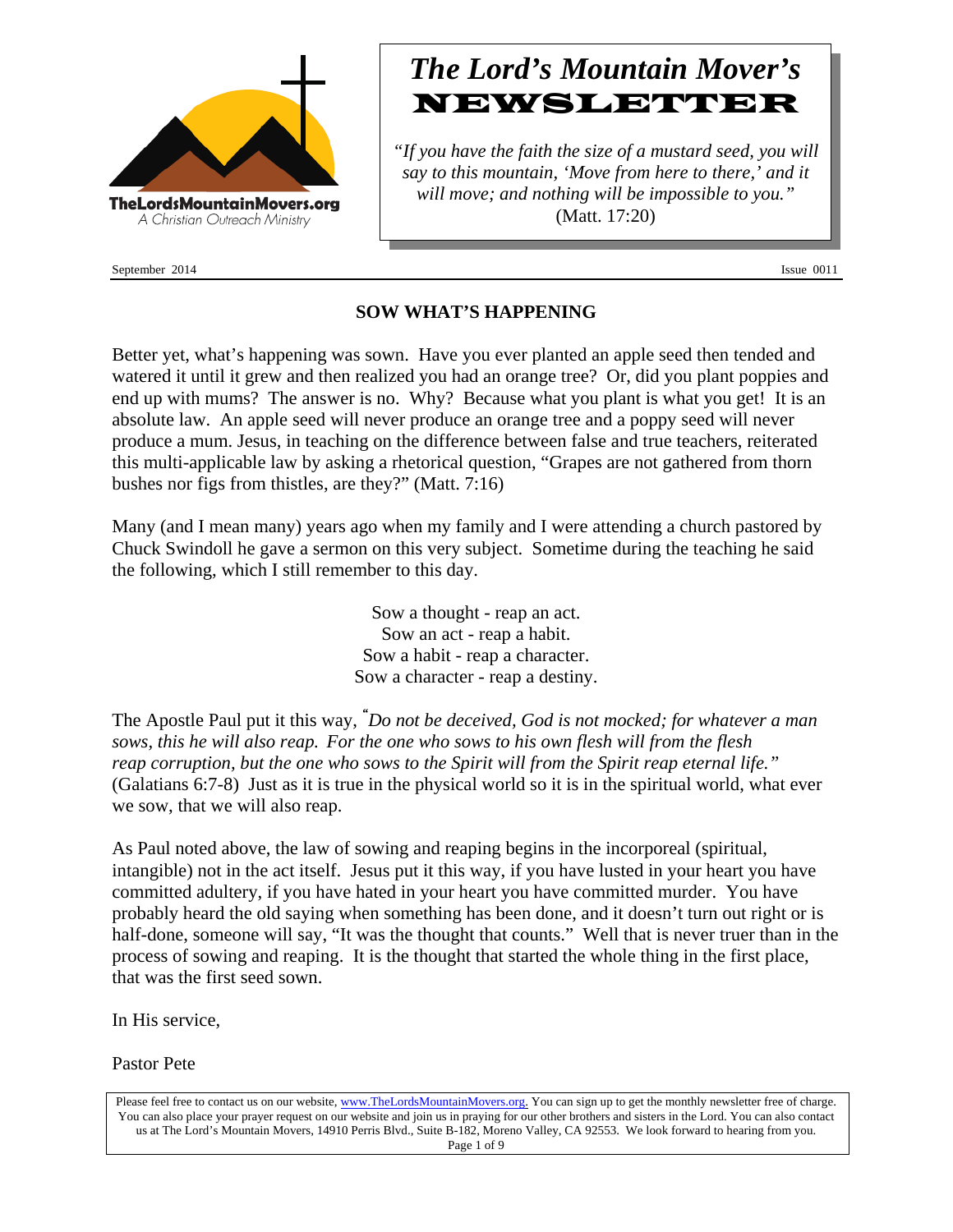

## THE WORD IN MOTION message

#### **Sowing and reaping**

The law of sowing and reaping is never more apparent than in the following Biblical account of Abraham's grandson Jacob. It is a story most of us have heard many times and we would do well to keep this at the forefront of our minds as a filter for our thoughts.

From the very start Jacob and his twin brother Esau were at odds with each other. Isaac's wife, Rebekah, is pregnant with these two boys and seeks the Lord for answers as to why they are struggling within her. The Lord answers her this way, **"** *The LORD said to her, 'Two nations are in your womb; And two peoples will be separated from your body; And one people shall be stronger than the other; And the older shall serve the younger.'"* (Gen 25:23) As she was delivering the twins Esau was coming out first but Jacob held on to his brother's foot. Consequently, he was called Jacob which means supplanter. Supplanter is defined as; 1) to supersede, 2) to eradicate and supply a substitute for, or 3) to take the place of and serve as a substitute for. Jacob was named for the character he displayed, even from his birth.

Jacob begins to sow from his character. The next thing we hear concerning Jacob is when he uses his brother's hunger to gain his birthright. Esau has been out hunting and is famished and needs something to eat. He comes in and asks his brother for some of the stew he was making. Jacob tells his brother the following, *"But Jacob said, 'First sell me your birthright.' Esau said, 'Behold, I am about to die; so of what use then is the birthright to me?' And Jacob said, 'First swear to me'; so he swore to him, and sold his birthright to Jacob.'"*(Gen. 25:31-33)

Jacob continues to sow from his character. Later on, as Isaac is growing old and is about to die, Jacob needs to make sure he gets the birthright before his father gives it to Esau. Jacob and his mother conspire to deceive Isaac as his sight is all but gone and cannot recognize one person from another. Rebekah puts Esau's clothes on Jacob and covers his arms and neck with the skins of a young goat so he will smell and feel like Esau. They even go as far as making Isaac his favorite stew. The following is the account of what followed.

*"Then he came to his father and said, 'My father' And he said, 'Here I am. Who are you, my son?' Jacob said to his father, 'I am Esau your firstborn; I have done as you told me. Get up, please, sit and eat of my game, that you may bless me.' Isaac said to his son, 'How is it that you have it so quickly, my son?' And he said, 'Because the LORD your God caused it to happen to me' Then Isaac said to Jacob, 'Please come close, that I may feel you, my son, whether you are really my son Esau or not.' So Jacob came close to Isaac his father, and he felt him and said, 'The voice is the voice of Jacob, but the hands are the hands of Esau.' He did not recognize him, because his hands were hairy like his brother Esau's hands; so he blessed him. And he said, 'Are you really my son Esau?' And he said, 'I am.' So he said, 'Bring it to me, and I will eat of my son's game, that I may bless you.' And he brought it to him, and he ate; he also brought him wine and he drank. Then his father Isaac said to him, 'Please come close and kiss me, my son.' So he came close and kissed him; and when he smelled the smell of his garments, he blessed him…'"* (Gen. 27:18-27)

Do you see the level and detail of this deception? Jacob and his mother cover every possible avenue. Jacob even brings the Lord into his deception. A lot of time, effort, and planning went into deceiving Isaac into giving his younger son the birthright of the older. Would Jacob reap what he has sown?

Please feel free to contact us on our website, www.TheLordsMountainMovers.org. You can sign up to get the monthly newsletter free of charge. You can also place your prayer request on our website and join us in praying for our other brothers and sisters in the Lord. You can also contact us at The Lord's Mountain Movers, 14910 Perris Blvd., Suite B-182, Moreno Valley, CA 92553. We look forward to hearing from you. Page 2 of 9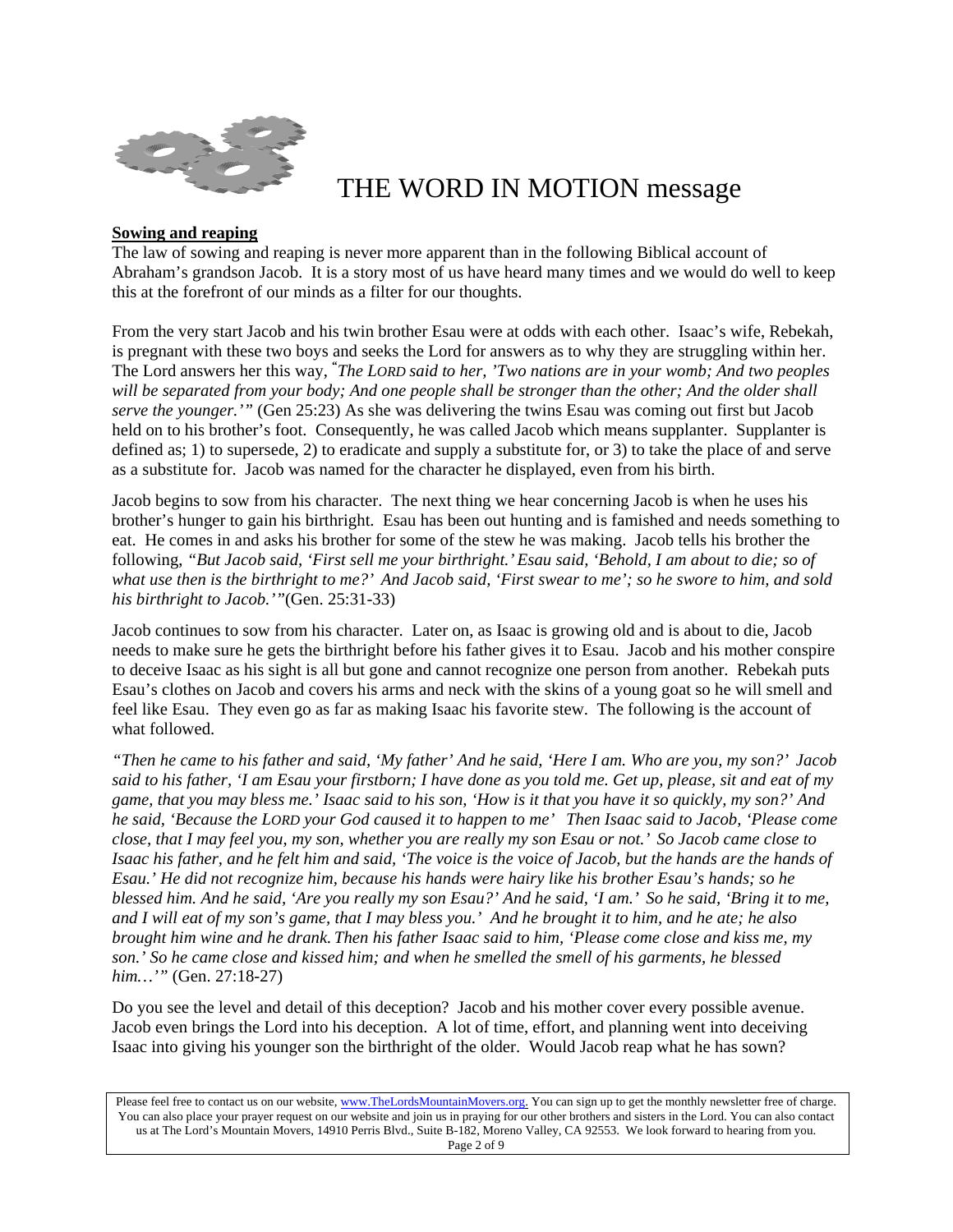After being blessed by his father, Jacob is sent away to Paddan-aram to find a wife. While on his journey there he runs into a girl named Rachael who is watering her father's sheep at a well. He is enraptured with her beauty and ends up returning with her to her father's house. Jacob finds out that Laban, Rachael's father, is a relative of his. After some formalities, Jacob strikes a deal with Laban to marry his daughter Rachael. He will work seven years and then receiver her as his bride.

Seven years pass and the day finally comes. A wedding celebration takes place and Jacob goes to his tent where Rachael is supposed to be waiting. All the toil and years of service will be rewarded tonight, Rachael would be his prize! Or would she? Jacob consummates the marriage to the woman in his tent but in the morning finds out that he is now married to Leah, Rachael's older sister. Jacob is furious and asks Laban the following, *" So it came about in the morning that, behold, it was Leah! And he said to Laban, 'What is this you have done to me? Was it not for Rachel that I served with you? Why then have you deceived me?'"* The chicken has come home to roost. Better yet, Jacob has reaped what he has sown, and he is not happy about it.

The seeds we plant will someday bring forth the fruit they were designed to produce. Jacob had done his sowing and now, years later, he was reaping the consequences. God's law of sowing and reaping had rendered its judgment on Jacob's character and the things he had done to others. He was getting exactly what he deserved and it didn't feel good.

God is patient with us, even in teaching us valuable lessons about how we treat others. Our consequences may not always come from the victims of our deception, or whatever other negative things we sow into others lives, but trust and believe this; they will come back to us. The shoe will be on the other foot and although it will fit perfectly, it will not be comfortable wearing it.

Next time something happens to you ask yourself, have I done similar things to others in the past? Or am I doing them now? Am I reaping what I have previously sown? God deliberately and lovingly teaches us these lessons. They are not given to us to destroy us, but to build us and others up. When we personally get to experience and feel some of the things we have done to others it can be a real character changer and that is what God is doing, changing our character. He is trying to take out of us what is wrong and put into us what is right, holy, and acceptable to Him and His character. He is trying to form in us that Divine Nature.

We are known by what we do, what we do is predicated on who we are. Seems like a conundrum doesn't it? How does this destructive cycle get broken? By God and the ongoing process of sanctification within us. The Apostle Paul, after explaining the battle within him says, "*Wretched man that I am! Who will set me free from the body of this death? Thanks be to God through Jesus Christ our Lord!..."* We are new creatures through our union with Christ. (II Cor. 5:17) We gain new character by the trials and tribulations we go through, by the lessons God teaches us. (Heb. 12:7-11)

So the next time you find the shoe is on the other foot and it hurts, don't be so quick to take it off and relieve the pain and forego the gain. Ask yourself why it hurts so badly? Better yet, ask God why it hurts so badly? Let your pain create a compassion for others and a changed character within yourself. The pain will eventually fade away but the gain of a Christ-like character will go on for eternity.

Remember this too. God's law of sowing and reaping works both ways. When we sow goodness, righteousness, love, peace, joy, etc into the lives of others it will come back to us. Let's all do something nice today and all of our tomorrows, amen!

### *Pastor Pete*

Please feel free to contact us on our website, www.TheLordsMountainMovers.org. You can sign up to get the monthly newsletter free of charge. You can also place your prayer request on our website and join us in praying for our other brothers and sisters in the Lord. You can also contact us at The Lord's Mountain Movers, 14910 Perris Blvd., Suite B-182, Moreno Valley, CA 92553. We look forward to hearing from you. Page 3 of 9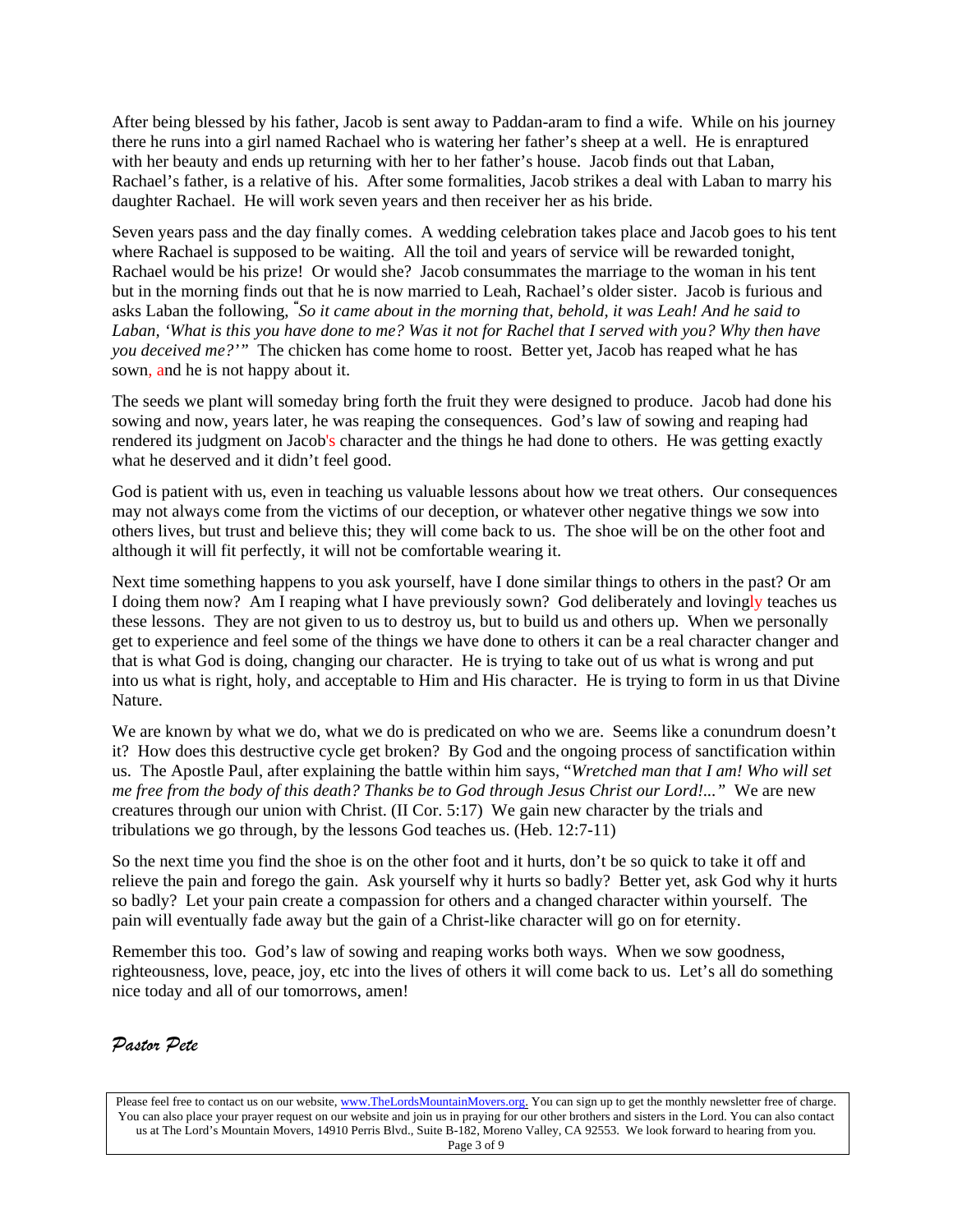## BE A BARNABAS (Acts 4:36)

*"Preserve me, O God, for I take refuge in You. I said to the Lord, "You are my Lord; I have no good besides You." As for the saints who are in the earth, They are the majestic ones in whom is all my delight."* (Psalm 16:1-3)

Do you delight in your brothers and sisters in Christ, the saints? David did, and so should we. God is perfect and has no need of anything from us, but He has given us the charge to serve one another as we see the need arise. In doing good for one another, we reep the blessings from good works and share in His delight. It can be hard fellowshipping with Christians at times, because many of us are needy. But we are blessed to be a blessing to others and especially to the house hold of God. When we allow the blessings of God to flow through us by serving, this will bring us joy and further blessings. God must be the source of our servitude. We must first put our trust in Him and nothing or no one else. It can be hard to not trust in our jobs, the things we have or people God has put into our lives. By the spirit God has given us, we have all the abilities we need in order to be a blessing to others. When we focus on the great sacrifice God has provided for us, our response will be a readiness to give to others joyfully. As we serve others, our witness of love will be viewed, not only within the church, but also by those outside of it. Serving our brothers and sisters gives up purpose and is satisfying. I believe this is why Christ said, *'It is more blessed to give than to receive.'* Acts 20:35

Keep your eyes open, looking for the opportunities to meet the needs of others. Be the first one there and you will be blessed!

Be blessed in Him,

## *Brother Daniel Rodney*

### **We want you!**

That's right; the Lord's Mountain Movers Ministry wants you to be a bigger part of what we are doing in God's kingdom. We have received several contributions for your newsletter and thank those of you who have taken the time to send your submissions. We hope that more of you will share some of the talents God has given to you through writing, drawing, etc. Keep them coming. If you send something you need to have back we will be glad to return it to you, just let us know.



Please feel free to contact us on our website, www.TheLordsMountainMovers.org. You can sign up to get the monthly newsletter free of charge. You can also place your prayer request on our website and join us in praying for our other brothers and sisters in the Lord. You can also contact us at The Lord's Mountain Movers, 14910 Perris Blvd., Suite B-182, Moreno Valley, CA 92553. We look forward to hearing from you. Page 4 of 9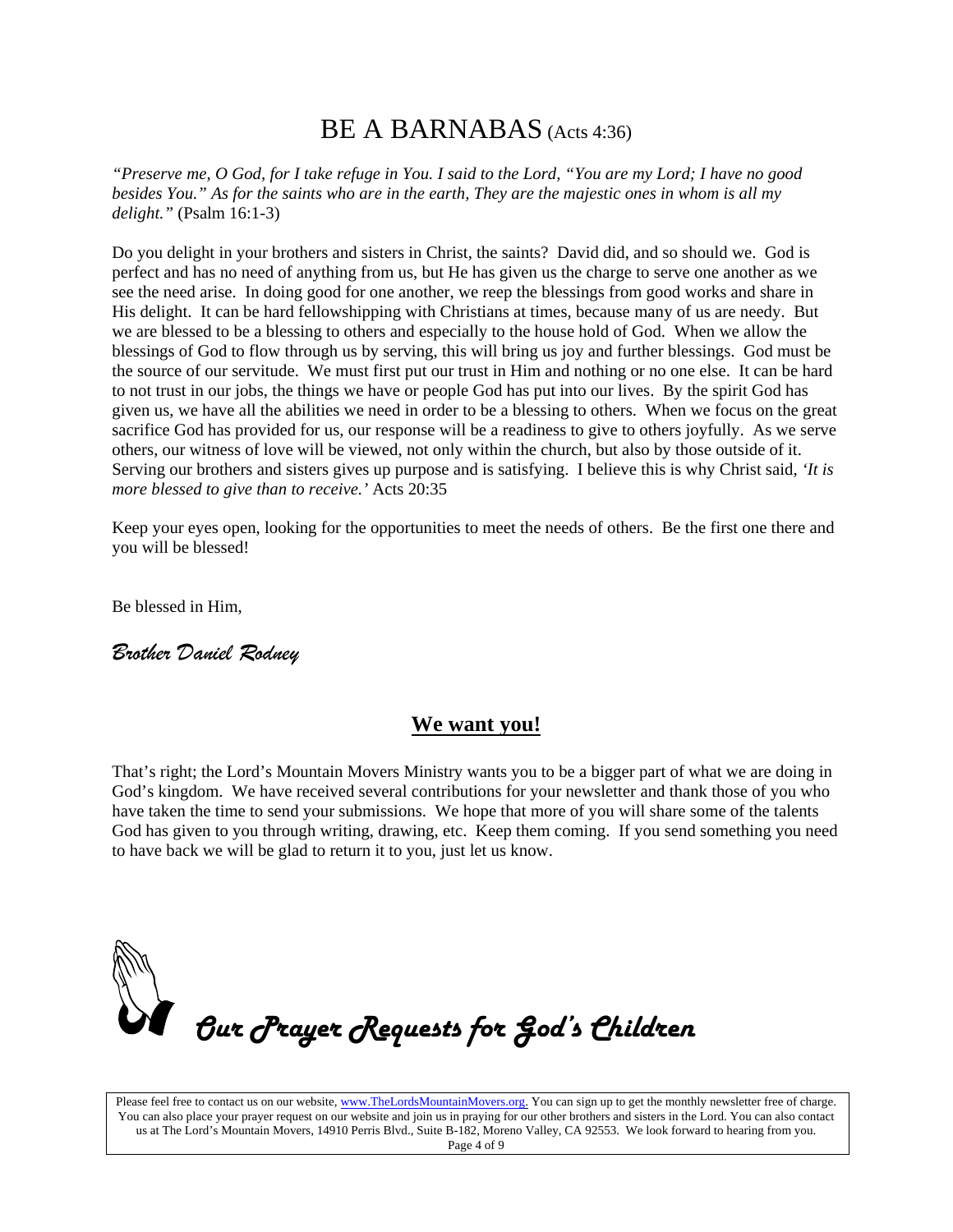#### **Calvary Church, Santa Ana**

Kevin S ...............Is in Wasco, pray for his safety and salvation.

- Kathy ..................Please pray for my sister Patty that she will receive salvation.
- Bobby C..............Needs prayer for his addiction issues. Continues program back to church.

David & Jeannie M.

Missionaries

- to Kenya..............Back on leave pray for housing. Son to attend Moody Bible College, needs prayer. It is hard to leave Africa after 25 years. Pray for Jeannie's mom who was in hospital with heart problems. ANSWERED PRAYER, SHE IS DOING MUCH BETTER NOW.
- Andy H ...............Went home to be with the Lord. Pray for his families comfort.
- Tim L..................Went home to be with the Lord. Pray for his families comfort.

Chet ....................Has throat cancer and will be undergoing treatments. Recovering, but not singing in the choir yet.

Ralph .................Recovering from a coma. ANSWERED PRAYER, DOING MUCH BETTER.

- Pat M ..................Had serious back surgery and is doing great back at church. (Praise report)
- Chip C.................Needs prayer for a back injury will be seeing a doctor soon.
- Joanna.................Went through 12 hour surgery for cancer and needs prayer for recovery.
- Jan B...................Still waiting to find out what will be the best course of action for her issue with kidney stones.
- Pat P....................Having a heart valve replaced. Please pray for her and her family.

#### **Liberty Church, Moreno Valley**

- Lee P...................Pray for his health issues and God's strength through them.
- Baby Mary..........She is just about six months old and has severe heart problems and needs a transplant.
- The Church .........Pray that God would meet their financial needs in the coming year.
- Harold B .............Needs prayer for his recovery from a broken hip.
- Manny.................His family is dealing with some illness issues and needs your prayers.

Sam B. ................Needs prayer for his recovery from health problems.

ANSWERED PRAYER: IS DOING BETTER AND AT HOME. STILL NEEDS YOUR PRAYERS.

#### **Harvest Valley Church, Santa Ynez**

Congregation ......Pray that God will continue to bless and provide for their needs as they have reached out to so many. They are a real small church that has sent in thousands of life changing Bibles to men in prison. (I personally experienced God working through these gifts.)

Please feel free to contact us on our website, www.TheLordsMountainMovers.org. You can sign up to get the monthly newsletter free of charge. You can also place your prayer request on our website and join us in praying for our other brothers and sisters in the Lord. You can also contact us at The Lord's Mountain Movers, 14910 Perris Blvd., Suite B-182, Moreno Valley, CA 92553. We look forward to hearing from you. Page 5 of 9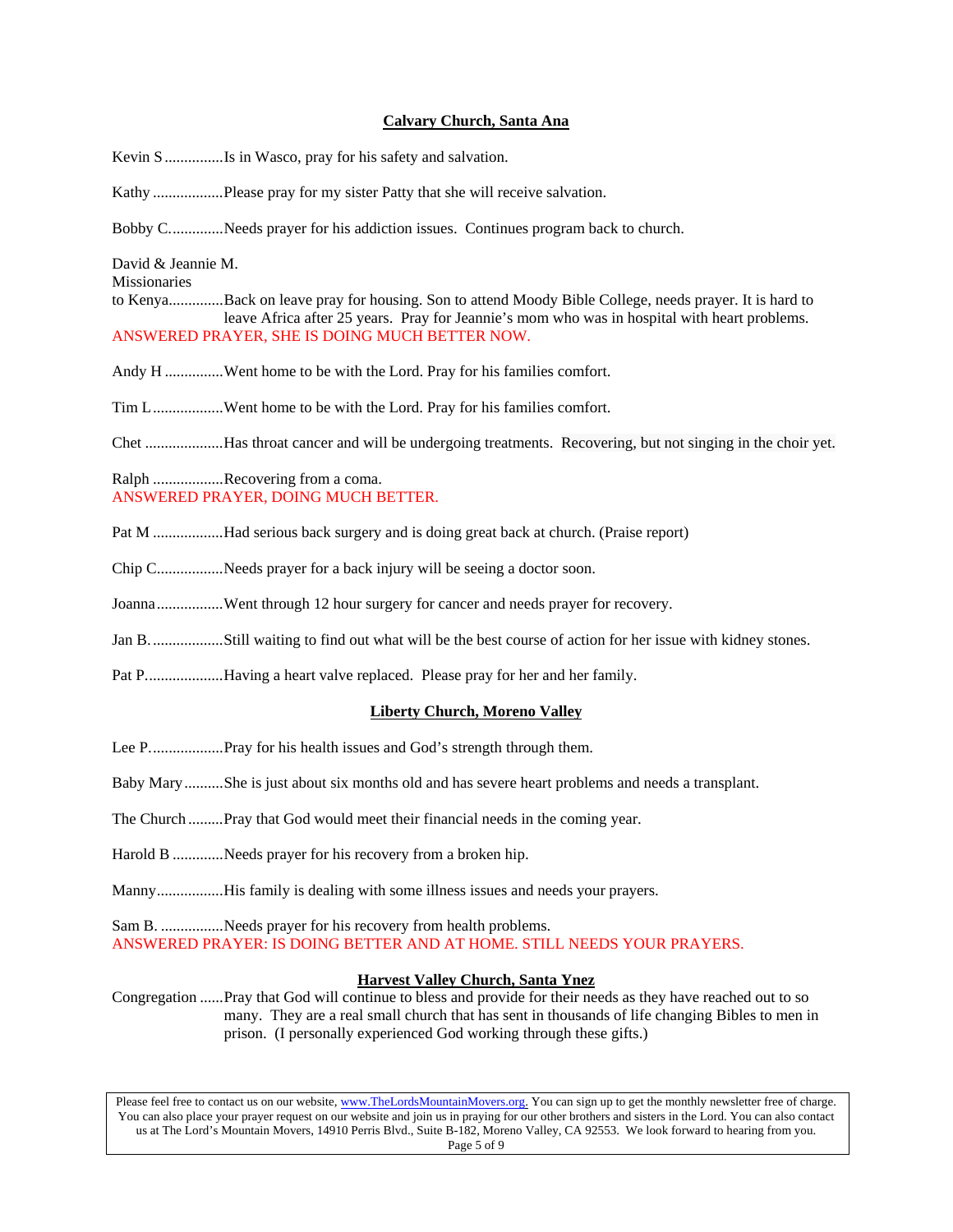Mary & Bill ........Mary is went through some health issues recently but God chose to keep her with us. Her heart is healthy and we know that it is filled with God's love. The world might have seen that as a problem but not God or us. Amen!

#### **California**

Joann...................Sister of Robert has stage one cancer and needs your continued prayers.

David D ..............Pray that God would help him be the husband and father that he couldn't be for the last 15 years. Stay strong in the midst of trials and temptations. Need a job. PARTIALLY ANSWERED: GOT A JOB.

- Victor A..............Pray that God would open opportunities for him to begin teaching and preaching again.
- Faye A. ...............That God would bless and guide her in her musical ministry work.
- Carlos R..............Still not able to find a job. Fighting against depression and trying not to lose hope. Please pray for him.
- John B.................Needs prayer for favor with the court system and be vindicated for wrongful conviction.
- Steve L................Praying for wisdom and guidance in fulfilling the ministry God has given him.
- Eddie S. ..............Continued reconciliation with family members.
- Joanne R. ............Pray that God would bless her for her many gifts, prayers, and love for those in need.
- Christine B..........Pray for her as she is fighting cancer, since insurance changes, she is having problems getting coverage for her treatments.
- Daniel R..............That his boss would be saved by faith in Jesus and the business would flourish. Praying for a home church to fellowship in. Salvation of his Dad and brothers. Have more patience with the lost who curse God and Jesus. Wisdom in dealing with legal issues.
- Tom C.................That God would bless him with a more fruitful job so he could be a blessing to others.

#### **Florida**

Scott F.................Pray for resolution to his health issues and the safety of his children who are serving in the armed forces.

#### **Minnesota**

TJ & Julie W.......Pray for God's wisdom in conducting the marriage classes. Julie's continued healing from a bad fall.

#### **North Carolina**

- David ..................(Daniel R's. 15 yr. old cousin) That God would help him make it through his cancer treatments. The leukemia has come back and he is continuing another round of chemo. Pray for his body to withstand current treatment and a bone marrow match when the time comes (Hopefully in June). ANSWERED: David went to be with the Lord on July 1, 2014. Pray for his families comfort.
- David's family ....Please pray for them as they grieve the loss of their son and pray that God will fill the tremendous void in their lives that is left from his passing on.

#### **North Dakota**

Tyler ...................Please pray for Tyler as he seeks direction for his career aspirations. That he would continue doing well in college and in his relationship with the Lord.

Please feel free to contact us on our website, www.TheLordsMountainMovers.org. You can sign up to get the monthly newsletter free of charge. You can also place your prayer request on our website and join us in praying for our other brothers and sisters in the Lord. You can also contact us at The Lord's Mountain Movers, 14910 Perris Blvd., Suite B-182, Moreno Valley, CA 92553. We look forward to hearing from you. Page 6 of 9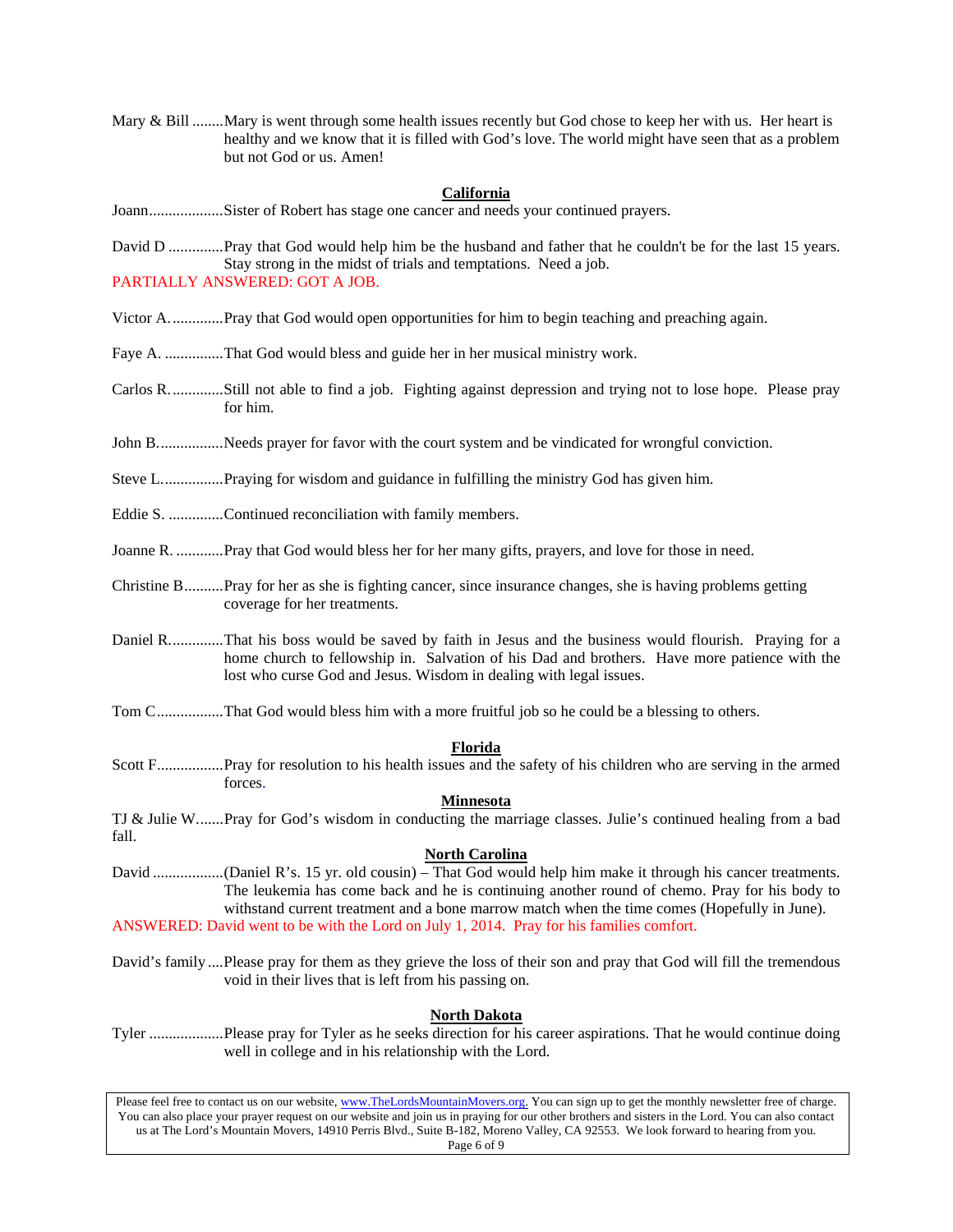|                                                                                                                                                                                                                                                                                                  | <b>Washington State</b><br>Stephanie We are praying that the Lord will convict and correct her. She is traveling down the wrong path<br>and has a lot of people who care for her.                                                                                                           |
|--------------------------------------------------------------------------------------------------------------------------------------------------------------------------------------------------------------------------------------------------------------------------------------------------|---------------------------------------------------------------------------------------------------------------------------------------------------------------------------------------------------------------------------------------------------------------------------------------------|
|                                                                                                                                                                                                                                                                                                  | Todd S. Needs prayer for patience, discernment, and wisdom, in dealing with someone he really cares for.<br>Wisconsin                                                                                                                                                                       |
|                                                                                                                                                                                                                                                                                                  | Jean PPrayer for Dr. White, his family, and his patients as they transition to another healthcare giver. Dr.<br>White is dealing with terminal cancer.                                                                                                                                      |
|                                                                                                                                                                                                                                                                                                  | Rick & BethThis Christian couple need your prayers desperately as they face unthinkable circumstances in<br>their lives.                                                                                                                                                                    |
|                                                                                                                                                                                                                                                                                                  | Guatemala.<br>Benjamin APraying to get Spanish Bibles for prisoners in Guatemala. Moved into a new area to plant a<br>Church and doing well. Pray that God would give the increase and provide their needs. Bibles!                                                                         |
|                                                                                                                                                                                                                                                                                                  | <b>Kenya</b><br>Larry SMissionary to Kenya, is having health issues and needs prayers for strength and healing.                                                                                                                                                                             |
|                                                                                                                                                                                                                                                                                                  | <b>South Carolina</b><br>Robert MPray for him as he deals with issues from the past. That God would guide him through this<br>process and be the focus of his life. That God would encourage him and give him an extra dose of<br>hope right now.                                           |
|                                                                                                                                                                                                                                                                                                  | <b>Ministries</b>                                                                                                                                                                                                                                                                           |
| The Lord's Mountain                                                                                                                                                                                                                                                                              | Movers  Pray for continued direction from God in where He wants the ministry to go and do.                                                                                                                                                                                                  |
| Acts                                                                                                                                                                                                                                                                                             | FoundationPraying for continued support for their prison ministry.                                                                                                                                                                                                                          |
| Lost and Found                                                                                                                                                                                                                                                                                   | By Jesus Pray that the Lord would bless and increase their ministry. Pray for God to meet their financial<br>needs this coming year. Seeking God's direction for an additional home.                                                                                                        |
| <b>Saving Grace</b>                                                                                                                                                                                                                                                                              |                                                                                                                                                                                                                                                                                             |
|                                                                                                                                                                                                                                                                                                  | HomesGod is bringing opportunities for expansion. Pray for His wisdom and discernment in every<br>decision they face. Pray for their patience in God's timing.                                                                                                                              |
|                                                                                                                                                                                                                                                                                                  | <b>Brothers in Chino</b><br>Facility AThat God would continue to honor and direct their efforts in putting His church in order. Prayer<br>for the chaplain, New Facility Captain, Prayer Team, Brown Card Volunteers, all chapel                                                            |
|                                                                                                                                                                                                                                                                                                  | programs.<br>PARTIALLY ANSWERED: COMPLETED GUIDELINES AND ESTABLISHED SOUND LEADERSHIP                                                                                                                                                                                                      |
|                                                                                                                                                                                                                                                                                                  | Tom HHe wants prayer for greater understanding and knowledge in the word of God. That God will also<br>guide him as he shares God's word with others. Ex-wife (DeeDee is fighting cancer), Daughter<br>(Megan) is having a baby girl soon, and his son (Joshua) is in fire fighters school. |
|                                                                                                                                                                                                                                                                                                  | PARTIALLY ANSWERED: DEEDEE IS CANCER FREE! TOM HAS A NEW GRANDBABY GIRL!                                                                                                                                                                                                                    |
|                                                                                                                                                                                                                                                                                                  | Larry K. Pray that he will be guided by the Holy Spirit as he helps to lead the church back under the will of<br>God.                                                                                                                                                                       |
|                                                                                                                                                                                                                                                                                                  |                                                                                                                                                                                                                                                                                             |
| <b>Brothers in Tehachapi</b>                                                                                                                                                                                                                                                                     |                                                                                                                                                                                                                                                                                             |
| Please feel free to contact us on our website, www.TheLordsMountainMovers.org. You can sign up to get the monthly newsletter free of charge.<br>You can also place your prayer request on our website and join us in praying for our other brothers and sisters in the Lord You can also contact |                                                                                                                                                                                                                                                                                             |

You can also place your prayer request on our website and join us in praying for our other brothers and sisters in the Lord. You can also contact us at The Lord's Mountain Movers, 14910 Perris Blvd., Suite B-182, Moreno Valley, CA 92553. We look forward to hearing from you.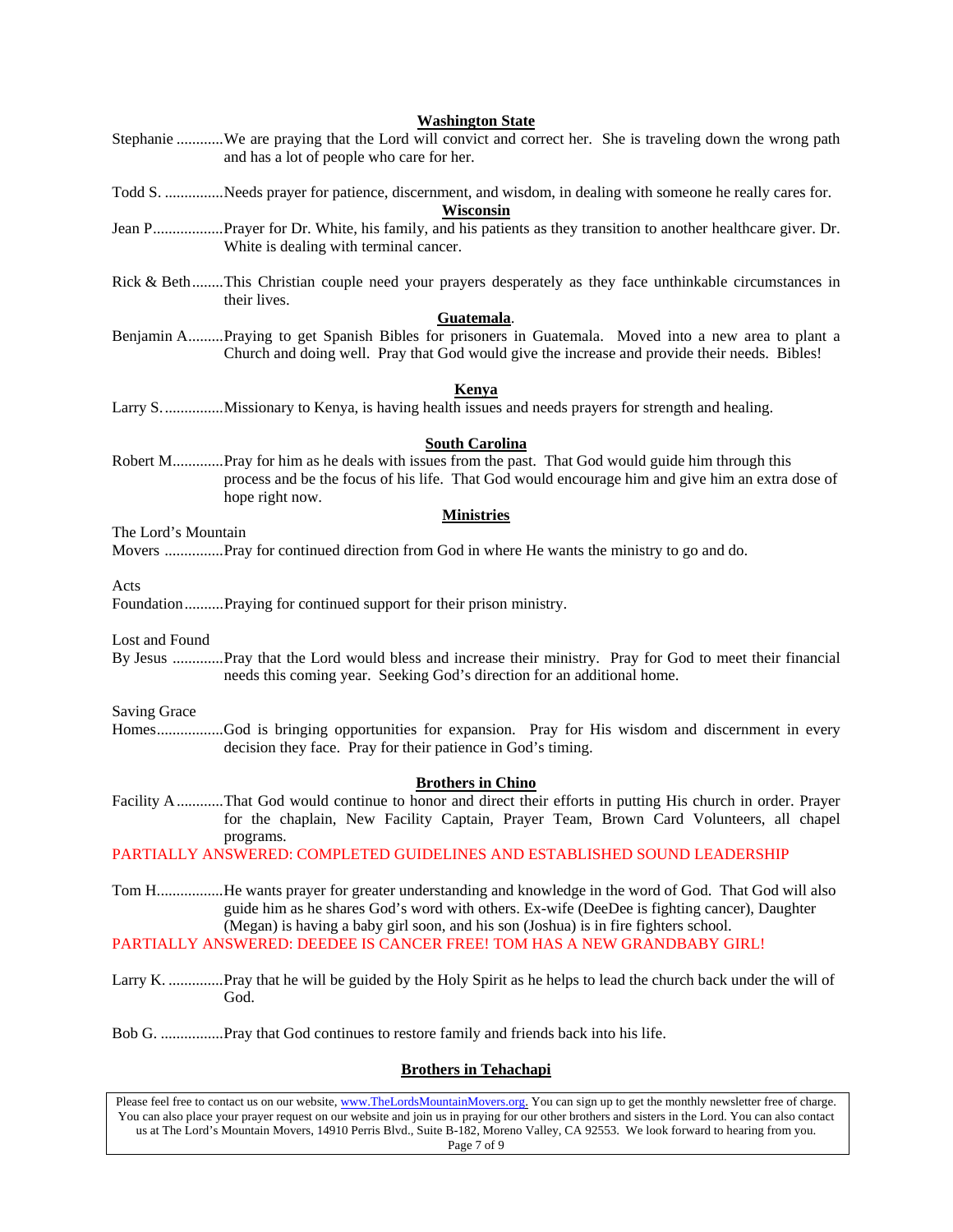- Gabriel S.............Praying for favor for his writ that was submitted for his release. God's will for his family. Pray for his wife who has a cancerous lump in her breast. His sister and her husband need employment and housing. His older brother who has liver disease.
- PARTIALLY ANSWERED: COURT FOUND IN HIS FAVOR, AWAITING FINAL DECISION. GOD WORKING ON OTHER PRAYERS TOO,
- Kenny J...............Praying that the door for communication with his children will be opened up. Also that his son Jeff will be delivered from his addiction issues. Kenny needs a place to live upon his release. PARTIALLY ANSWERED: HAS A PLACE TO GO UPON RELEASE.
- Tim P ..................Pray for salvation in his family, and restoration with all his family members.
- Wallie R..............Prayer that God will continue to guide him towards a release date.
- Steven W. ...........Prayer for his legal situation as he sits in AdSeg.

#### **Brothers in Chowchilla**

- Johnny L .............God would prepare him to get out and further the Lord's kingdom. Pray that God would open his eyes to the truth about His word.
- Trinity W. ...........Pray for his families ministry and the men's home they desire to open in God's will.

#### **Brothers in Desert View**

David P. ..............Pray that God will open up the opportunity for him to share God's word with those in his dorm and within the facility.

ANSWERED: GETTING AMPLE OPPORTUNITY TO SHARE WITH OTHERS.

- Greg F.................Sheila (his wife) needs prayer for her health and finances. That he and his wife can work some things out between them. That God will continue to use him. For his finances. Finances for Stephen to go to school (Ministry \$2500) Justin's camp fees (\$1000). Son Joshua who is in prison in Arizona and will be getting out in 2017, needs smooth transition. Pray for "The Cure" ministry, that God would have His way with it.
- Matthew R. .........Deepen his relationship with God. Prayer for his cousin Johnny and the brothers in Tehachapi. Prayer for Yang's father
- Yeng Y. ................Pray for his sister who is dealing with cancer, his father's health, and his family's salvation.

#### **Brothers in Mule Creek**

Sebastian M. .......Pray that God will continue to grow him in the confidence of the faith that God has given him. Please pray for his son who is prison in Arizona (their relationship and his salvation), also his three kids (their salvation), and finally for wisdom in dealing with children

#### **Brothers in R.J. Donovan**

- Gabriel ................Pray for chapel services to run smoother and for the Kairos Program.
- Robert Mc...........Pray for healing for Rudy Betsy and Maria (Valley Fever, Carpal Tunnel)
- James ..................For the program on the yard to change for the better.
- Matlock...............Pray for a closer relationship with his son.
- Joe S. ..................For his family to come to know the lord Jesus Christ.

Please feel free to contact us on our website, www.TheLordsMountainMovers.org. You can sign up to get the monthly newsletter free of charge. You can also place your prayer request on our website and join us in praying for our other brothers and sisters in the Lord. You can also contact us at The Lord's Mountain Movers, 14910 Perris Blvd., Suite B-182, Moreno Valley, CA 92553. We look forward to hearing from you. Page 8 of 9